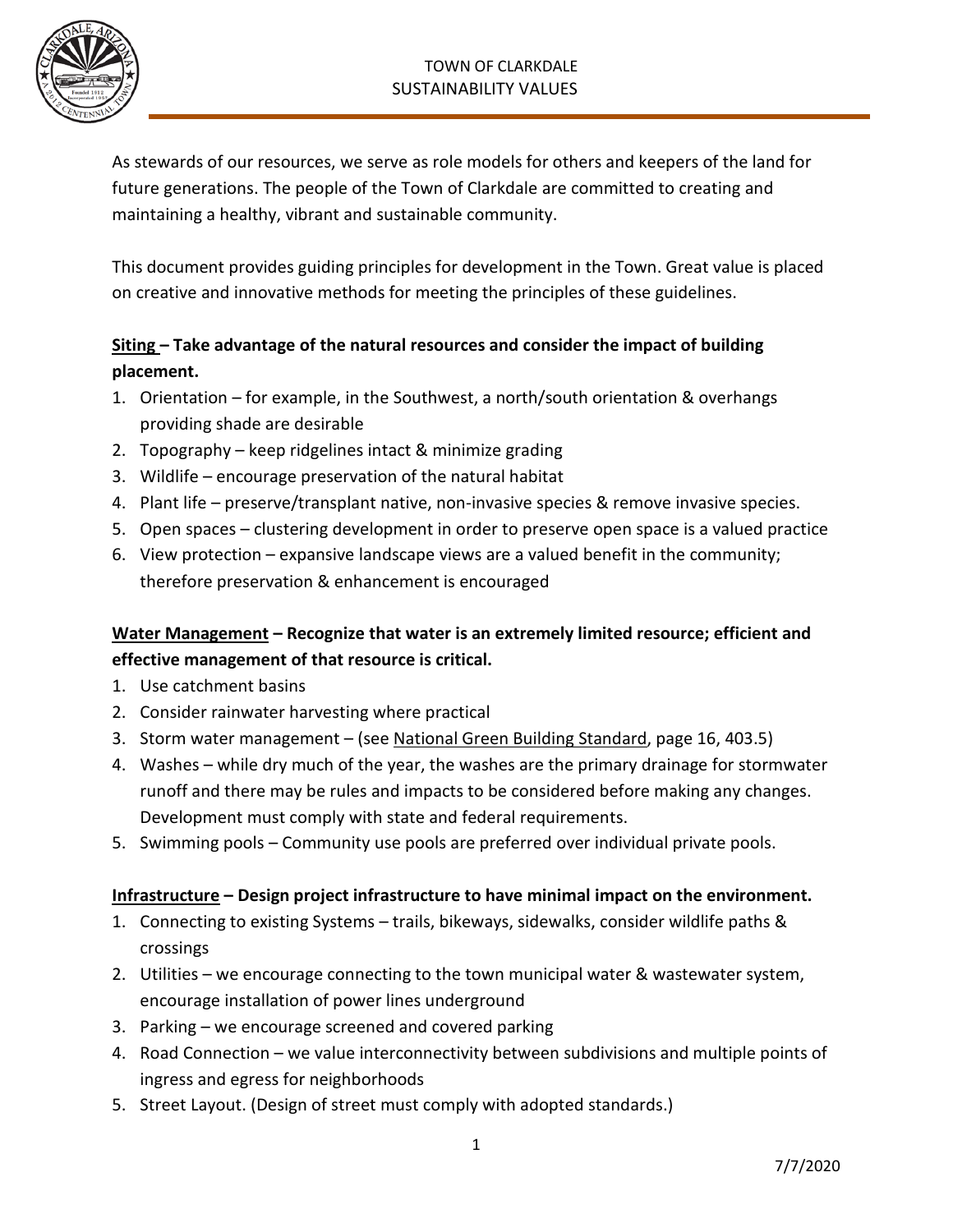

#### **Green building – Incorporate current technologies to support sustainable design**.

The design character of any area of The Town of Clarkdale should be enhanced and strengthened by new development. Building design should be consistent with the Town of Clarkdale's vision of maintaining small town character as expressed in its architecture and overall community design. Building design should consider the history, the distinctive qualities of the surrounding context, and incorporate those qualities it its design. Building design should be sensitive to the evolving context of the area over time.

- 1. Energy
- 2. Alternative methods of transportation including foot traffic
- 3. Driveways & parking
- 4. Air quality
- 5. Innovative practices

## **Design Principles – Plan projects to fit into existing infrastructure and have minimal impact.**

- 1. Ensure adequate traffic circulation through coordinated street systems with relation to major thoroughfares, adjoining subdivisions, adjacent commercial properties and public facilities;
- 2. Promote development that incorporates multimodal transportation options;
- 3. Protect significant, as determined by the Town, natural areas and scenic assets;
- 4. Achieve individual property lots of reasonable utility and livability;
- 5. Secure adequate provisions for water supply, drainage, sanitary sewers, and other health/environmental requirements;
- 6. Encourage projects that incorporate efficient uses of renewable energy sources, including but not limited to, solar, geothermal and wind;
- 7. Ensure consideration for adequate sites for schools, recreation areas, and other public facilities;
- 8. Promote the conveyance of land by accurate legal description; and to provide the logical procedures for the achievement of this purpose;
- 9. Minimize detrimental impacts to the environment by encouraging site designs that protect and enhance the natural features and environmental quality of a site;
- 10. Encourage landscaping that limits water and energy use and preserves existing natural vegetation;
- 11. Encourage the preservation of existing wildlife habitat; and
- 12. Encourage the substitution of effluent for potable water when possible.